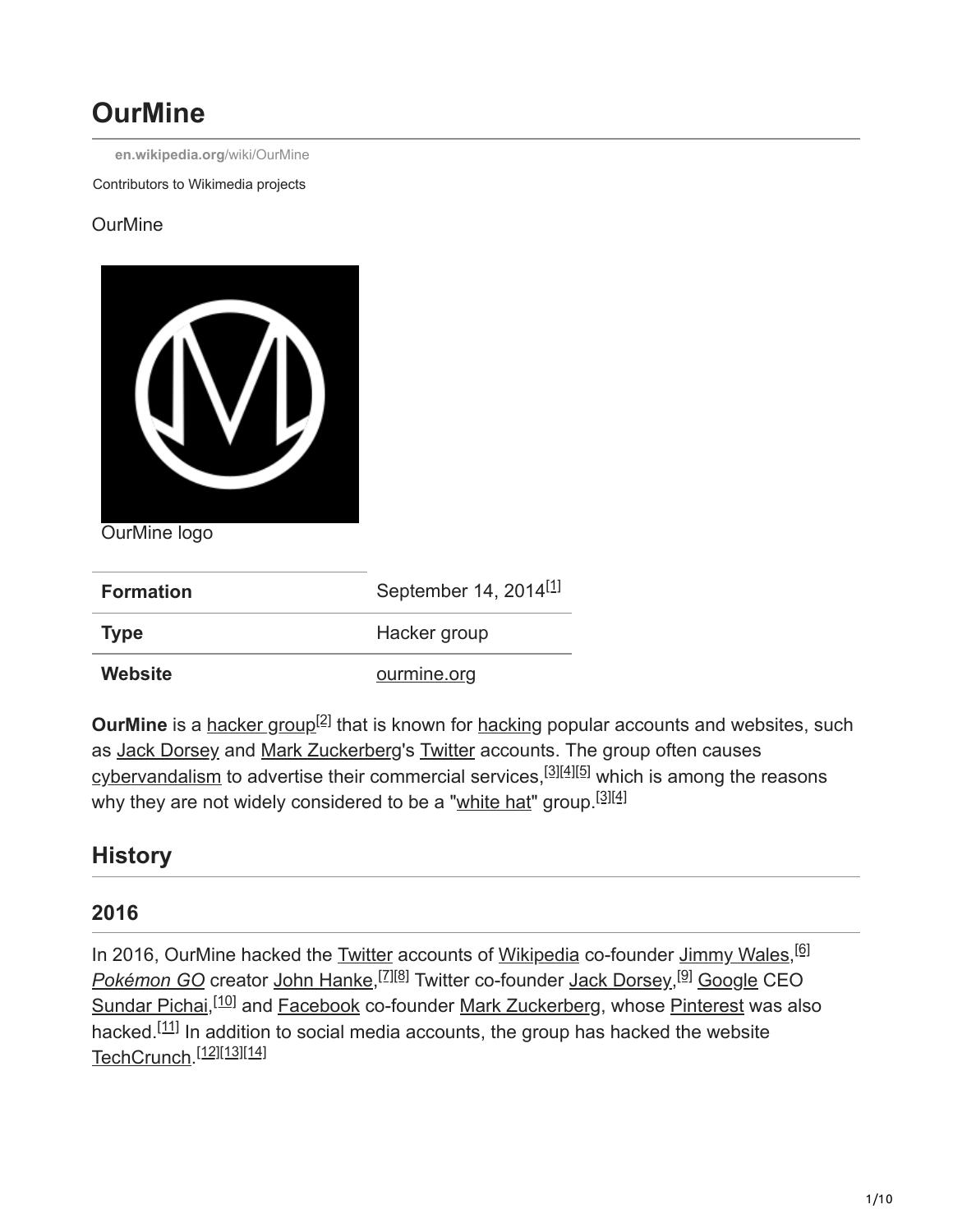[In October, BuzzFeed News published an article linking the OurMine group to a Saudi](https://en.wikipedia.org/wiki/Saudi_Arabia) Arabian teenager using the name Ahmad Makki on social media. OurMine denied the allegations, claiming that Makki was only a "fan" of the group.<sup>[15]</sup> One day after the article's publication, OurMine infiltrated [BuzzFeed](https://en.wikipedia.org/wiki/BuzzFeed)'s website and altered the content of several posts to read "Hacked By OurMine".<sup>[16][17]</sup>

Other 2016 hacks include the [Twitter](https://en.wikipedia.org/wiki/Twitter) accounts of [Sony](https://en.wikipedia.org/wiki/Sony) President [Shuhei Yoshida;](https://en.wikipedia.org/wiki/Shuhei_Yoshida) [18] the <u>[Wikimedia](https://en.wikipedia.org/wiki/Wikimedia)</u> global account of <u>[Jimmy Wales;](https://en.wikipedia.org/wiki/Jimmy_Wales)<sup>[19]</sup> t</u>he Twitter accounts of <u>[Netflix](https://en.wikipedia.org/wiki/Netflix)</u> and <u>[Marvel;](https://en.wikipedia.org/wiki/Marvel_Comics)<sup>[20]</sup></u> [the Twitter accounts of](https://en.wikipedia.org/wiki/National_Geographic_(magazine)) <u>[Sony](https://en.wikipedia.org/wiki/Sony)</u> Music Global;<sup>[21]</sup> the Instagram accounts of <u>National</u> Geographic;<sup>[22]</sup> and the Twitter accounts of [National Geographic](https://en.wikipedia.org/wiki/National_Geographic_(magazine)) Photography.<sup>[23]</sup>

## **2017**

In 2017, OurMine hacked into a [Medium website](https://en.wikipedia.org/wiki/Medium_(website)) employee account. The account was part of a strategic partnerships team, allowing OurMine to hijack blogs belonging to *[Fortune](https://en.wikipedia.org/wiki/Fortune_(magazine))* and *[Backchannel.](https://en.wikipedia.org/wiki/Backchannel_(blog))* [24]

Twitter accounts hacked in 2017 included that of <u>[David Guetta](https://en.wikipedia.org/wiki/David_Guetta),<sup>[25]</sup></u> the <u>New York Times,<sup>[26]</sup></u> the <u>[WWE,](https://en.wikipedia.org/wiki/WWE)<sup>[27]</sup> and *[Game of Thrones](https://en.wikipedia.org/wiki/Game_of_Thrones)*</u> (along with some other <u>HBO</u> TV shows, and [HBO](https://en.wikipedia.org/wiki/HBO)'s own official account).<sup>[28]</sup> They also hacked the Twitter and Facebook accounts of **[PlayStation](https://en.wikipedia.org/wiki/PlayStation)** (including a claimed leak of the **[PlayStation Network](https://en.wikipedia.org/wiki/PlayStation_Network)** databases),<sup>[29]</sup> [FC Barcelona,](https://en.wikipedia.org/wiki/FC_Barcelona)<sup>[30]</sup> and [Real Madrid](https://en.wikipedia.org/wiki/Real_Madrid) (including their YouTube channel);<sup>[31]</sup> several Facebook accounts of [CNN](https://en.wikipedia.org/wiki/CNN) were also hacked.<sup>[32]</sup>

Some [YouTube](https://en.wikipedia.org/wiki/YouTube) accounts were hacked by OurMine in 2017 included that of the Omnia Media network, gaining access to numerous channels;<sup>[33][34][35]</sup> and various YouTube channels from the <u>Studio71</u> network were also hacked.<sup>[36]</sup>

On August 31, OurMine left a message on the homepage of [WikiLeaks](https://en.wikipedia.org/wiki/WikiLeaks). "Hi, it's OurMine (Security Group), don't worry we are just testing your…. blablablab, oh wait, this is not a security test! Wikileaks, remember when you challenged us to hack you?" The messages went on to accuse Anonymous of trying to dox them with false information and included an exhortation to spread the #WikileaksHack tag on Twitter. The message was visible when the site was accessed from certain locations. At the time of publication, some visitors to the site were greeted with a message saying that WikiLeaks' account has been suspended.<sup>[37]</sup>

In September 2017, OurMine claimed responsibility for hacking [Vevo](https://en.wikipedia.org/wiki/Vevo) and publishing more than 3TB of their internal documents.<sup>[38]</sup>

### **2020**

In January, OurMine compromised the Twitter, Facebook and Instagram accounts of the [NFL](https://en.wikipedia.org/wiki/NFL) and 15 NFL teams.<sup>[39]</sup>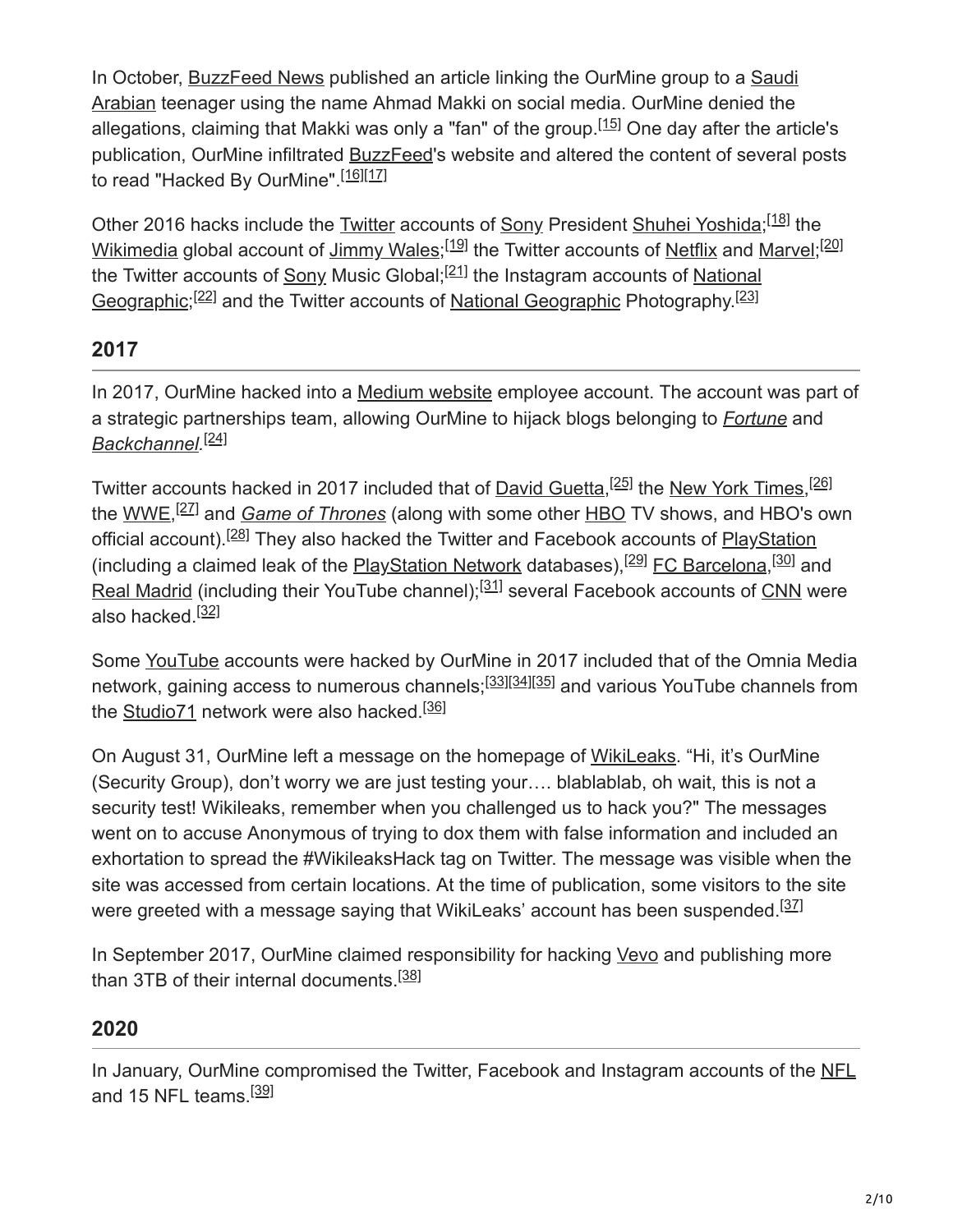In February, OurMine compromised Facebook's Twitter account.<sup>[40]</sup> Later that month, they also compromised the Twitter account of South Korean boy band, [NCT 127.](https://en.wikipedia.org/wiki/NCT_127)<sup>[41]</sup>

In May, the group OurMine invaded the Brazilian streaming platform [Globoplay](https://en.wikipedia.org/wiki/Globoplay) and sent a notification to all users of the Globoplay app.<sup>[42]</sup>

# **References**

- 1. **^** *[Smith IV, Jack \(24 June 2016\). "Meet the new hacker collective targeting the tech](http://www.businessinsider.com/ourmine-is-a-new-hacker-collective-targeting-tech-elite-2016-6) elite". [Business Insider.](https://en.wikipedia.org/wiki/Business_Insider) Retrieved 17 March 2020.*
- 2. **^** *[Hern, Alex \(31 August 2017\). "WikiLeaks 'hacked' as OurMine group answers 'hack](https://www.theguardian.com/technology/2017/aug/31/wikileaks-hacked-ourmine-group-julian-assange-dns-attack) us' challenge". [The Guardian.](https://en.wikipedia.org/wiki/The_Guardian) Retrieved 17 March 2020.*
- 3. ^ <sup>a b</sup> [Greenberg, Andy \(27 June 2016\). "Meet OurMine, the 'Security' Group Hacking](https://www.wired.com/2016/06/meet-ourmine-security-group-hacking-ceos-celebs/) *CEOs and Celebs". [Wired](https://en.wikipedia.org/wiki/Wired_(magazine)). Retrieved 23 August 2017.*
- 4. ^ <sup>a b</sup> Horwitz, Josh (6 June 2016). <u>"What we know about the despised hackers who</u> *[broke into Mark Zuckerberg's social media accounts". Quartz \(publication\). Retrieve](http://qz.com/700043/nobody-likes-the-hackers-who-broke-into-mark-zuckerbergs-twitter-account/)d 23 August 2017. OurMine appear to be neither educators nor activists. They hack the accounts of high profile individuals or entities seemingly at random, for their own amusement or personal gain.*
- 5. **^** *["OurMine is now hacking into Minecraft accounts".](http://www.pcworld.com/article/3097513/security/ourmine-is-now-breaking-into-minecraft-accounts.html) [PC World.](https://en.wikipedia.org/wiki/PC_World) 2016-07-19. Retrieved 23 August 2017. In emails, the group has said it merely wants to help the public become aware of today's cybersecurity problems, including the use of weak passwords.*
- 6. **^** *["Wikipedia Co-Founder Jimmy Wales' Twitter Account Hacked By OurMine".](http://www.ibtimes.com/wikipedia-co-founder-jimmy-wales-twitter-account-hacked-ourmine-2404899) [International Business Times.](https://en.wikipedia.org/wiki/International_Business_Times) 21 August 2016. Retrieved 23 August 2017. ...a member belonging to the hacking group insisted that it's just promoting stronger security, claiming that if the group didn't hack famous accounts someone else would.*
- 7. **^**
- 8. **^** *[Mac, Ryan \(31 July 2016\). "Hacker Explains Why OurMine Took Over 'Pokémon GO'](https://www.forbes.com/sites/ryanmac/2016/07/31/hacker-explains-why-he-took-over-pokemon-go-creators-social-media-accounts/) Creator's Social Media Accounts". [Forbes](https://en.wikipedia.org/wiki/Forbes). Retrieved 23 August 2017.*
- 9. **^**
- 10. **^** *Abhimanyu Ghoshal (27 June 2016). ["Sundar Pichai is hacked' By OurMine"](https://thenextweb.com/google/2016/06/27/someone-just-hacked-google-ceo-sundar-pichais-quora-account/). TheNextWeb. Retrieved 23 August 2017.*
- 11. **^**
- 12. **^** *Gibbs, Samuel (26 July 2016). ["TechCrunch falls victim to OurMine hacking group".](https://www.theguardian.com/technology/2016/jul/26/techcrunch-ourmine-hacking-group-attack) Retrieved 23 August 2017 – via [The Guardian](https://en.wikipedia.org/wiki/The_Guardian).*
- 13. **^** *["Le groupe de hackeurs OurMine pirate le site spécialisé TechCrunch".](http://www.lemonde.fr/pixels/article/2016/07/27/le-groupe-de-hackeurs-ourmine-pirate-le-site-specialise-techcrunch_4975353_4408996.html) Le Monde.fr. 27 July 2016. Retrieved 23 August 2017 – via [Le Monde.](https://en.wikipedia.org/wiki/Le_Monde)*
- 14. **^** *["OurMine 'hackers' are targeting news sites now"](https://www.engadget.com/2016/07/26/ourmine-techcrunch-compromise/). [Engadget](https://en.wikipedia.org/wiki/Engadget). 26 July 2016. Retrieved 23 August 2017.*
- 15. **^** *[Bernstein, Joseph \(4 October 2016\). "This Saudi Teen Is Probably Behind The Hacks](https://web.archive.org/web/20161005184531/https://www.buzzfeed.com/josephbernstein/this-saudi-teen-is-probably-behind-the-hacks-of-dozens-of-te) Of Dozens Of Tech CEOs And Celebrities". BuzzFeed. Archived from [the original](https://www.buzzfeed.com/josephbernstein/this-saudi-teen-is-probably-behind-the-hacks-of-dozens-of-te) on 5 October 2016. Retrieved 5 October 2016.*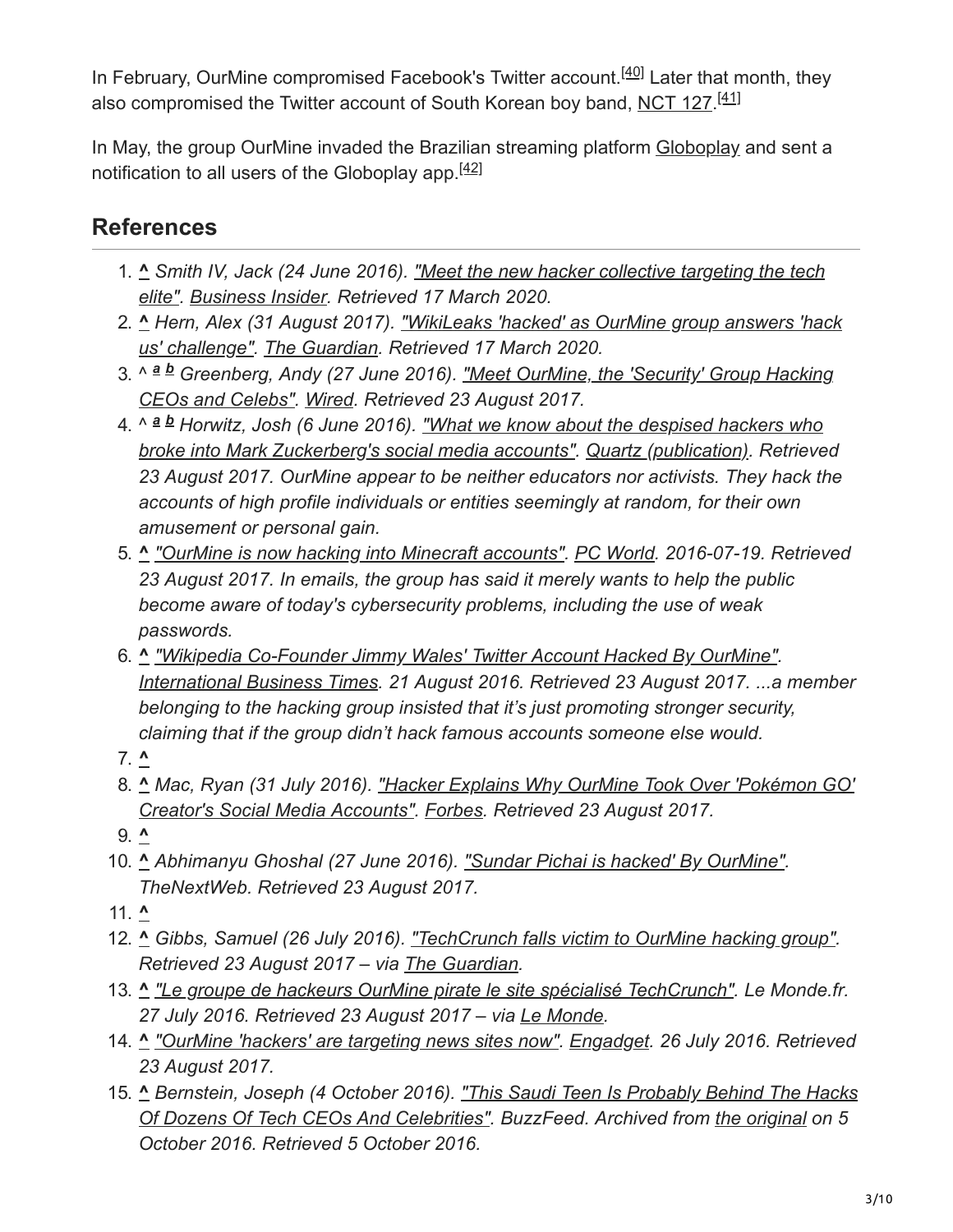- 16. **^** *Feldman, Brian (5 October 2016). "BuzzFeed Hacked by OurMine: 'We Have Your [Databases'". NYMag.com. Archived from the original on 5 October 2016. Retrieved 5](https://web.archive.org/web/20161005185937/http://nymag.com/selectall/2016/10/buzzfeed-hacked-by-ourmine-group.html) October 2016.*
- 17. **^** *Reisman, Sam (5 October 2016). "After Outing Alleged Hacker, Buzzfeed Vandalized [by 'OurMine' Group". Mediaite. Archived from the original on 5 October 2016. Retrieved](https://web.archive.org/web/20161005190431/http://www.mediaite.com/online/after-outing-alleged-hacker-buzzfeed-vandalized-by-ourmine-group/) 5 October 2016.*
- 18. **^** *Mascarenhas, Hyacinth (20 July 2016). "OurMine hacker group claims to have [broken into Minecraft accounts, targets Sony's Shuhei Yoshida". IBTimes Co., Lt](http://www.ibtimes.co.uk/ourmine-hacker-group-claims-have-broken-into-minecraft-accounts-targets-sonys-shuhei-yoshida-1571528)d. Retrieved 30 December 2016.*
- 19. **^** *["WMF official website".](https://meta.wikimedia.org/w/index.php?title=Special%3ALog&page=User%3AJimbo_Wales%40global) Retrieved 23 August 2017.*
- 20. **^** *[Etherington, Darrell \(21 December 2016\). "OurMine hacks Netflix, Marvel Twitter](https://techcrunch.com/2016/12/21/ourmine-hacks-netflixs-u-s-twitter-account/) accounts". Oath. Retrieved 30 December 2016.*
- 21. **^** *[DAILEDA, COLIN \(26 December 2016\). "OurMine just used hacking to debunk a fake](http://mashable.com/2016/12/26/ourmine-hack-debunk-britney-spears-tweet-sony/#HRf6aTCLKaqm) Britney Spears tweet". Mashable. Retrieved 26 December 2016.*
- 22. **^** *[WINT, BRADLEY \(30 December 2016\). "National Geographic Instagram account](https://www.trymodern.com/article/1330/national-geographic-instagram-account-hacked) hacked". TMDigital. Retrieved 30 December 2016.*
- 23. **^** *[Amir, Waqas \(31 December 2016\). "OurMine Group Hacks Nat Geo Photography's](https://www.hackread.com/ourmine-hacks-nat-geo-photography-twitter-account/) Twitter Account". Ataaz. Retrieved 31 December 2016.*
- 24. **^** *["A Hacker Group Hijacked Some Medium Blogs \(Including Ours\)".](http://fortune.com/2017/04/27/medium-ourmine-hack/) Fortune. Retrieved 23 August 2017.*
- 25. **^** *[Stevo, jr \(7 January 2017\). "DAVID GUETTA HAS BEEN HACKED BY OURMINE](https://www.edmsauce.com/2016/06/07/david-guetta-hacked-ourmine-team/) TEAM". EDM Sauce. Retrieved 23 August 2017.*
- 26. **^** *[SILVERSTEIN, JASON \(22 January 2017\). "New York Times Video account](http://www.nydailynews.com/news/national/new-york-times-account-hacked-tweet-russia-attack-article-1.2952908) apparently hacked, posts fake news tweet about Russia attacking U.S." NYDailyNews.com. Retrieved 23 August 2017.*
- 27. **^** *Singh, Manish (29 January 2017). ["OurMine just hacked a bunch of WWE accounts"](http://mashable.com/2017/01/29/wwe-accounts-twitter-hack-ourmine/#hwziM1cORkqc). Mashable. Retrieved 23 August 2017.*
- 28. **^** *[Samuel Gibbs \(17 August 2017\), "Game of Thrones secrets revealed as HBO Twitter](https://www.theguardian.com/media/2017/aug/17/game-of-thrones-secrets-revealed-as-hbo-twitter-accounts-hacked) accounts hacked", [The Guardian](https://en.wikipedia.org/wiki/The_Guardian), retrieved 23 August 2017*
- 29. **^** *Valentine, Rebekah (20 August 2017). ["Did PlayStation just get hacked?".](https://apptrigger.com/2017/08/20/playstation-just-get-hacked/) Fansided. Retrieved 23 August 2017.*
- 30. **^** *[Association, Press \(2017-08-26\). "'Welcome Messi!' hacked Real Madrid Twitter](https://www.theguardian.com/football/2017/aug/26/hacked-real-madrid-twitter-lionel-messi) account announces signing". The Guardian. [ISSN](https://en.wikipedia.org/wiki/ISSN_(identifier)) [0261-3077](https://www.worldcat.org/issn/0261-3077). Retrieved 2017-08-26.*
- 31. **^** *[STRANGE, ADARIO \(30 January 2017\). "Several CNN Facebook accounts hacked](http://mashable.com/2017/01/29/cnn-facebook-account-hacked/#bIeLmYv6Rqqx) by OurMine". Mashable. Retrieved 23 August 2017.*
- 32. **^** *["YOUTUBERS HACKED BY OURMINE..."](https://web.archive.org/web/20170424234040/http://newgeekers.com/index.php/2017/04/02/youtubers-hacked-by-ourmine-together-with-foxdrop-nightblue3-kiandymundi-leafyishere/) NewGeekers. 2 April 2017. Archived from [the original](http://newgeekers.com/index.php/2017/04/02/youtubers-hacked-by-ourmine-together-with-foxdrop-nightblue3-kiandymundi-leafyishere/) on 24 April 2017. Retrieved 23 August 2017.*
- 33. **^** *["YouTubers hacked by OurMine"](http://www.esports-news.co.uk/2017/04/02/youtubers-hacked-by-ourmine/). Esports News. 2 April 2017. Retrieved 23 August 2017.*
- 34. **^** *[McLeish, Richard \(14 April 2017\). "YouTube accounts hacked by online security](https://www.smh.com.au/technology/technology-news/youtube-accounts-hacked-by-online-security-group-20170414-gvl31k.html) group". The Sydney Morning Herald. Retrieved 23 August 2017.*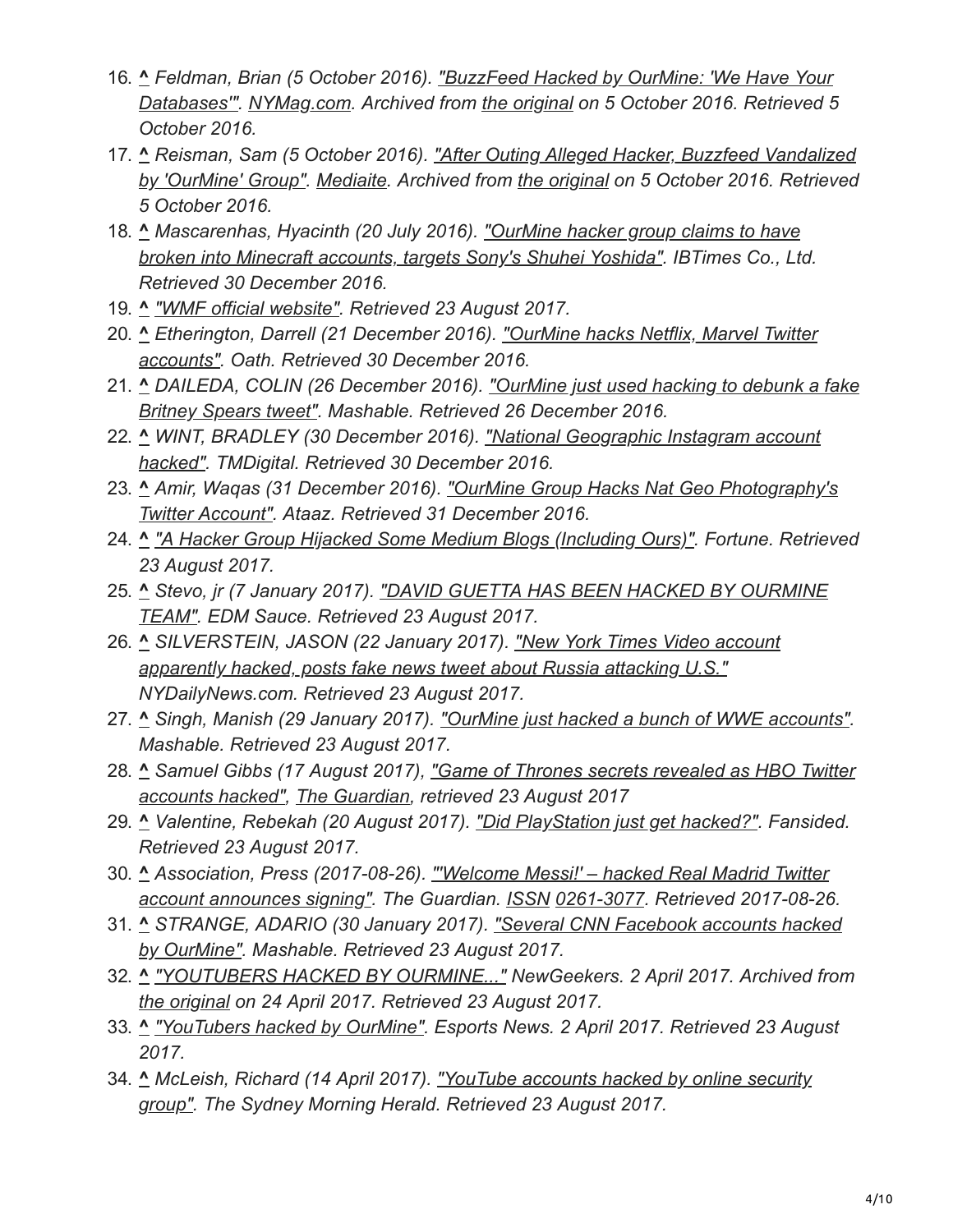- 35. **^** *[Hern, Alex \(31 August 2017\). "WikiLeaks 'hacked' as OurMine group answers 'hack](https://www.theguardian.com/technology/2017/aug/31/wikileaks-hacked-ourmine-group-julian-assange-dns-attack) us' challenge". The Guardian. Retrieved 13 February 2019.*
- 36. **^** CNET [Internal Vevo documents leaked online after hack.](https://www.cnet.com/uk/news/internal-vevo-documents-leaked-online-after-hack/) 15 September 2017. Accessed 15 September 2017.
- 37. **^** *Messenger. ["Hi, we are O u r M i n e."](https://twitter.com/messenger/status/1225930461660270593) Twitter. Retrieved 7 February 2020.*
- 38. **^** [https://www.allkpop.com/article/2020/02/nct-127s-official-twitter-account-gets-hacked](https://www.allkpop.com/article/2020/02/nct-127s-official-twitter-account-gets-hacked-by-white-hat-hackers)by-white-hat-hackers

#### **Hacking in the 2010s**

**[Timeline](https://en.wikipedia.org/wiki/Timeline_of_computer_security_hacker_history#2010s)** 

**Major incidents**

| 2010 | • Operation Aurora<br>• Australian cyberattacks<br>• Operation ShadowNet<br>• Operation Payback                                                          |
|------|----------------------------------------------------------------------------------------------------------------------------------------------------------|
| 2011 | • <u>DigiNotar</u><br>• <b>DNSChanger</b><br>• HBGary Federal<br>• Operation AntiSec<br>• Operation Tunisia<br>• PlayStation<br>• RSA SecurID compromise |
| 2012 | • LinkedIn hack<br>• Stratfor email leak<br>• Operation High Roller                                                                                      |
| 2013 | • South Korea cyberattack<br>• Snapchat hack<br>• Cyberterrorism Attack of June 25<br>· 2013 Yahoo! data breach<br>Singapore cyberattacks                |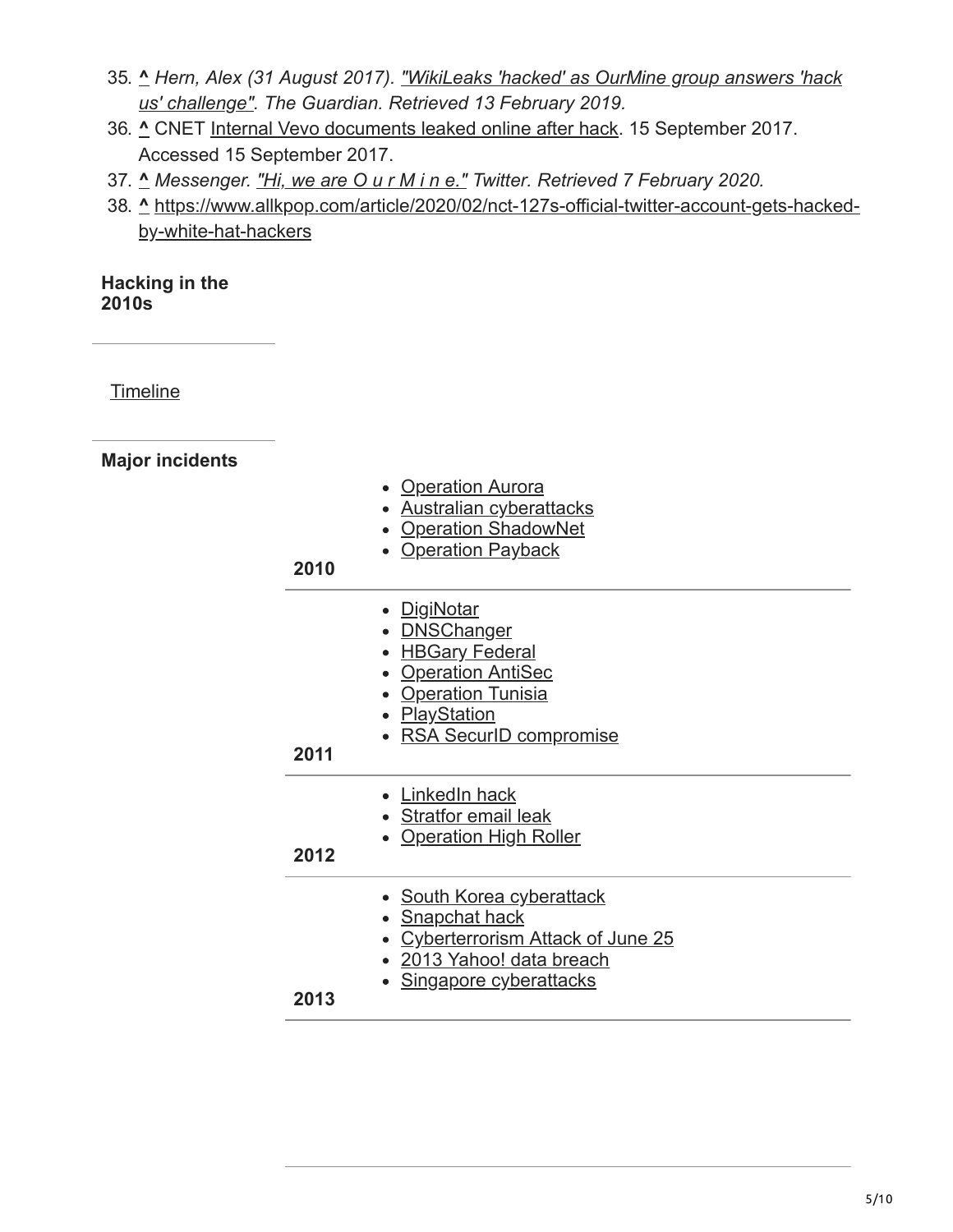| 2014 | Anthem medical data breach<br>• Operation Tovar<br>• 2014 celebrity nude photo leak<br>2014 JPMorgan Chase data breach<br><b>Sony Pictures hack</b><br>Russian hacker password theft<br>• 2014 Yahoo! data breach                                                                                                                                                                                   |
|------|-----------------------------------------------------------------------------------------------------------------------------------------------------------------------------------------------------------------------------------------------------------------------------------------------------------------------------------------------------------------------------------------------------|
| 2015 | Office of Personnel Management data breach<br>• Hacking Team<br>• Ashley Madison data breach<br>• VTech data breach<br><b>Ukrainian Power Grid Cyberattack</b><br>• SWIFT banking hack                                                                                                                                                                                                              |
| 2016 | • Bangladesh Bank robbery<br>• Hollywood Presbyterian Medical Center ransomware<br>incident<br>• Commission on Elections data breach<br>• Democratic National Committee cyber attacks<br><b>Vietnam Airport Hacks</b><br>• DCCC cyber attacks<br>Indian Bank data breaches<br>• Surkov leaks<br><u>Dyn cyberattack</u><br>• Russian interference in the 2016 U.S. elections<br>• 2016 Bitfinex hack |
| 2017 | • 2017 Macron e-mail leaks<br>• WannaCry ransomware attack<br>Westminster data breach<br>• Petya cyberattack<br>2017 cyberattacks on Ukraine<br><b>Equifax data breach</b><br>Deloitte breach<br>Disqus breach                                                                                                                                                                                      |
| 2018 | <b>Trustico</b><br><u>Atlanta cyberattack</u><br>• SingHealth data breach                                                                                                                                                                                                                                                                                                                           |
| 2019 | • Sri Lanka cyberattack<br><b>Baltimore ransomware attack</b><br><b>Bulgarian revenue agency hack</b><br>Jeff Bezos phone hacking                                                                                                                                                                                                                                                                   |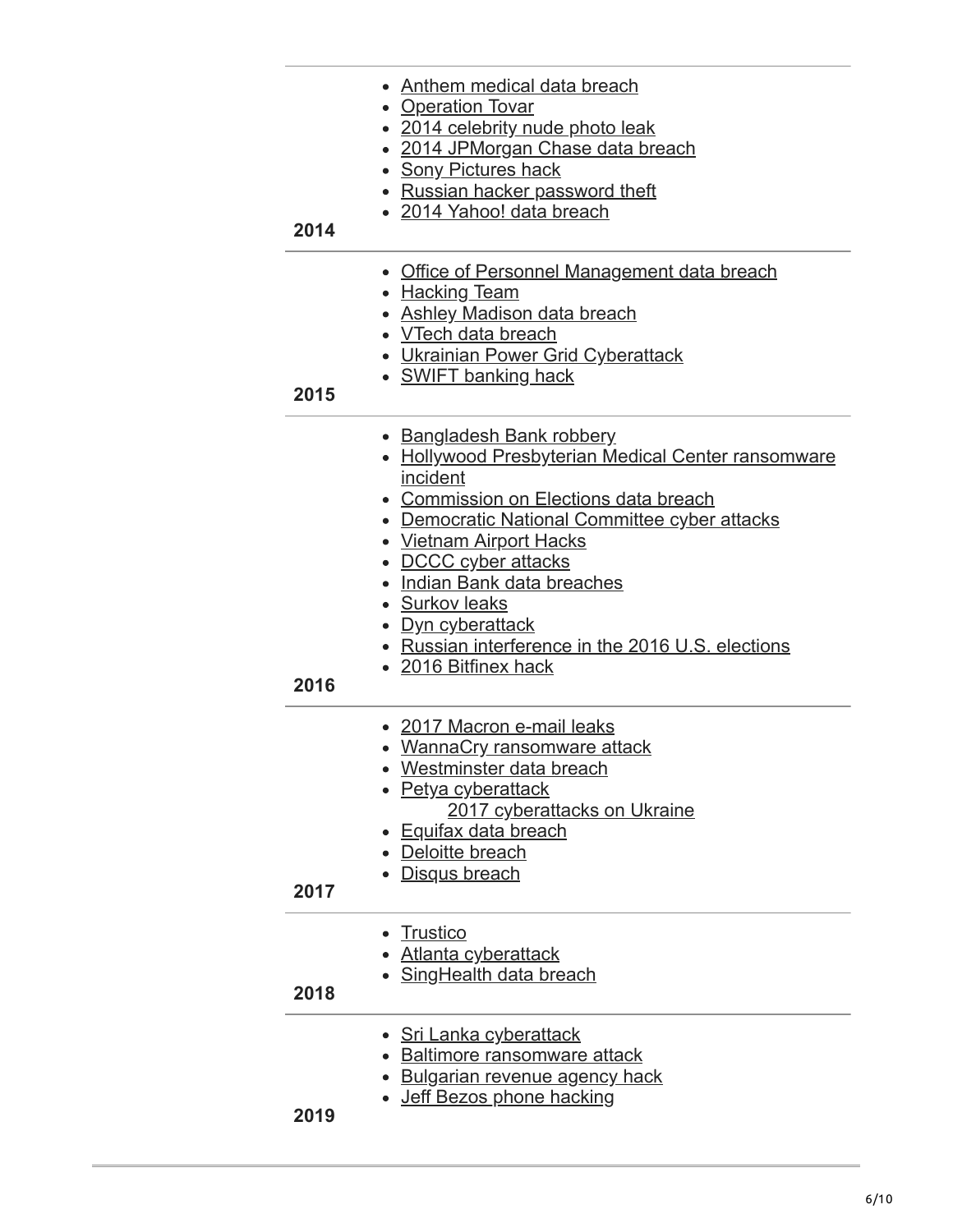|                   | • Anonymous                             |
|-------------------|-----------------------------------------|
|                   | associated events                       |
|                   | <b>CyberBerkut</b>                      |
|                   | • GNAA                                  |
|                   | • Goatse Security                       |
|                   | • Lizard Squad                          |
|                   | • LulzRaft                              |
|                   | • LulzSec                               |
|                   | • New World Hackers                     |
|                   | • NullCrew                              |
|                   | • OurMine                               |
|                   | • PayPal 14                             |
|                   | • RedHack                               |
|                   | • TeaMp0isoN                            |
|                   | $\bullet$ TDO                           |
|                   | · UGNazi                                |
|                   | • Ukrainian Cyber Alliance              |
| <b>Hacktivism</b> |                                         |
|                   |                                         |
|                   | • Bureau 121                            |
|                   | • Charming Kitten                       |
|                   | • Cozy Bear                             |
|                   | • Dark Basin                            |
|                   | • Elfin Team                            |
|                   | • Equation Group                        |
|                   | • Fancy Bear                            |
|                   | • Guccifer 2.0                          |
|                   | • Hacking Team                          |
|                   | • Helix Kitten                          |
|                   | • Iranian Cyber Army                    |
|                   | • Lazarus Group (BlueNorOff) (AndAriel) |
|                   | • NSO Group                             |
|                   | • PLA Unit 61398                        |
|                   | • PLA Unit 61486                        |
|                   | • PLATINUM                              |
|                   | • Pranknet                              |
|                   | • Red Apollo                            |
|                   | • Rocket Kitten                         |
|                   | • Syrian Electronic Army                |

- [Tailored Access Operations](https://en.wikipedia.org/wiki/Tailored_Access_Operations)
- [The Shadow Brokers](https://en.wikipedia.org/wiki/The_Shadow_Brokers)
- [Yemen Cyber Army](https://en.wikipedia.org/wiki/Yemen_Cyber_Army)

**Advanced [persistent threats](https://en.wikipedia.org/wiki/Advanced_persistent_threat)**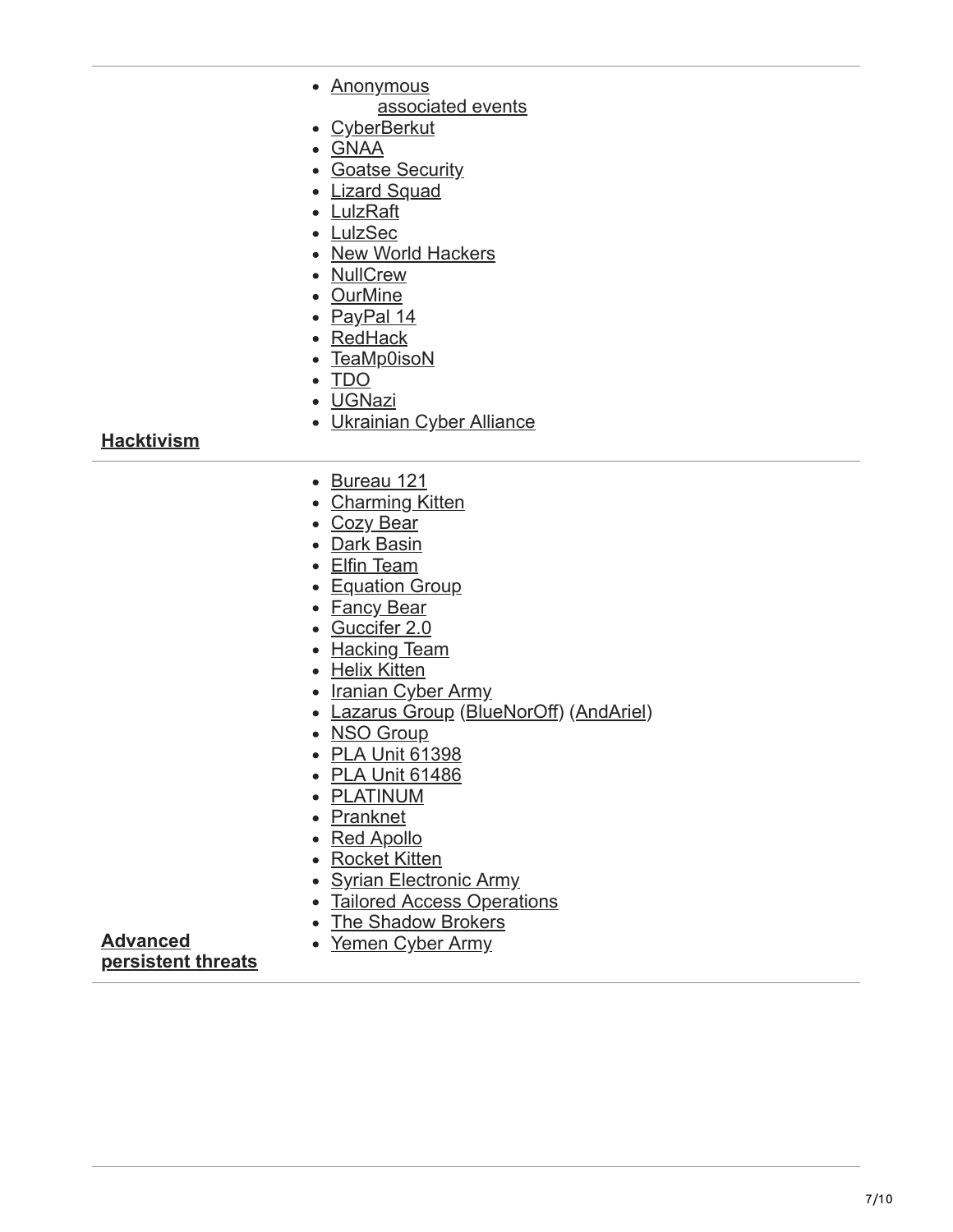- [George Hotz](https://en.wikipedia.org/wiki/George_Hotz)
- [Guccifer](https://en.wikipedia.org/wiki/Guccifer)
- [Jeremy Hammond](https://en.wikipedia.org/wiki/Jeremy_Hammond)
- [Junaid Hussain](https://en.wikipedia.org/wiki/Junaid_Hussain)
- [Kristoffer von Hassel](https://en.wikipedia.org/wiki/Kristoffer_von_Hassel)
- [Mustafa Al-Bassam](https://en.wikipedia.org/wiki/Mustafa_Al-Bassam)
- [MLT](https://en.wikipedia.org/wiki/MLT_(hacktivist))
- [Ryan Ackroyd](https://en.wikipedia.org/wiki/Ryan_Ackroyd)
- [Sabu](https://en.wikipedia.org/wiki/Hector_Monsegur)
- [Topiary](https://en.wikipedia.org/wiki/Topiary_(hacktivist))
- $\bullet$  [Track2](https://en.wikipedia.org/wiki/Roman_Seleznev)
- [The Jester](https://en.wikipedia.org/wiki/The_Jester_(hacktivist))

**[Individuals](https://en.wikipedia.org/wiki/Hacker)**

- [Evercookie](https://en.wikipedia.org/wiki/Evercookie) (2010)
- $\bullet$  [iSeeYou](https://en.wikipedia.org/wiki/ISeeYou) (2013)
- [Heartbleed](https://en.wikipedia.org/wiki/Heartbleed) (2014)
- [Shellshock](https://en.wikipedia.org/wiki/Shellshock_(software_bug)) (2014)
- **[POODLE](https://en.wikipedia.org/wiki/POODLE)** (2014)
- $\cdot$  [Rootpipe](https://en.wikipedia.org/wiki/Rootpipe) (2014)
- [Row hammer](https://en.wikipedia.org/wiki/Row_hammer)  $(2014)$
- [JASBUG](https://en.wikipedia.org/wiki/JASBUG) (2015)
- [Stagefright](https://en.wikipedia.org/wiki/Stagefright_(bug)) (2015)
- [DROWN](https://en.wikipedia.org/wiki/DROWN_attack) (2016)
- $\bullet$  [Badlock](https://en.wikipedia.org/wiki/Badlock) (2016)
- [Dirty COW](https://en.wikipedia.org/wiki/Dirty_COW) (2016)
- [Cloudbleed](https://en.wikipedia.org/wiki/Cloudbleed) (2017)
- [Broadcom Wi-Fi](https://en.wikipedia.org/wiki/Broadcom_Corporation#soc-wifi-vulns) (2017)
- [EternalBlue](https://en.wikipedia.org/wiki/EternalBlue) (2017)
- [DoublePulsar](https://en.wikipedia.org/wiki/DoublePulsar) (2017)
- [Silent Bob is Silent](https://en.wikipedia.org/wiki/Intel_Active_Management_Technology#Silent_Bob_is_Silent) (2017)
- [KRACK](https://en.wikipedia.org/wiki/KRACK) (2017)
- [ROCA vulnerability](https://en.wikipedia.org/wiki/ROCA_vulnerability) (2017)
- [BlueBorne](https://en.wikipedia.org/wiki/BlueBorne_(security_vulnerability)) (2017)
- [Meltdown](https://en.wikipedia.org/wiki/Meltdown_(security_vulnerability)) (2018)
- [Spectre](https://en.wikipedia.org/wiki/Spectre_(security_vulnerability)) (2018)
- [EFAIL](https://en.wikipedia.org/wiki/EFAIL) (2018)
- [Exactis](https://en.wikipedia.org/wiki/Exactis) (2018)
- [Speculative Store Bypass](https://en.wikipedia.org/wiki/Speculative_Store_Bypass) (2018)
- [Lazy FP State Restore](https://en.wikipedia.org/wiki/Lazy_FP_State_Restore) (2018)
- [TLBleed](https://en.wikipedia.org/wiki/TLBleed) (2018)
- [SigSpoof](https://en.wikipedia.org/wiki/SigSpoof) (2018)
- [Foreshadow](https://en.wikipedia.org/wiki/Foreshadow) (2018)
- [Microarchitectural Data Sampling](https://en.wikipedia.org/wiki/Microarchitectural_Data_Sampling) (2019)
- [BlueKeep](https://en.wikipedia.org/wiki/BlueKeep) (2019) • [Kr00k](https://en.wikipedia.org/wiki/Kr00k) (2019)

**[vulnerabilities](https://en.wikipedia.org/wiki/Vulnerability_(computing)) publicly [disclosed](https://en.wikipedia.org/wiki/Full_disclosure_(computer_security))**

#### **[Malware](https://en.wikipedia.org/wiki/Malware)**

**Major**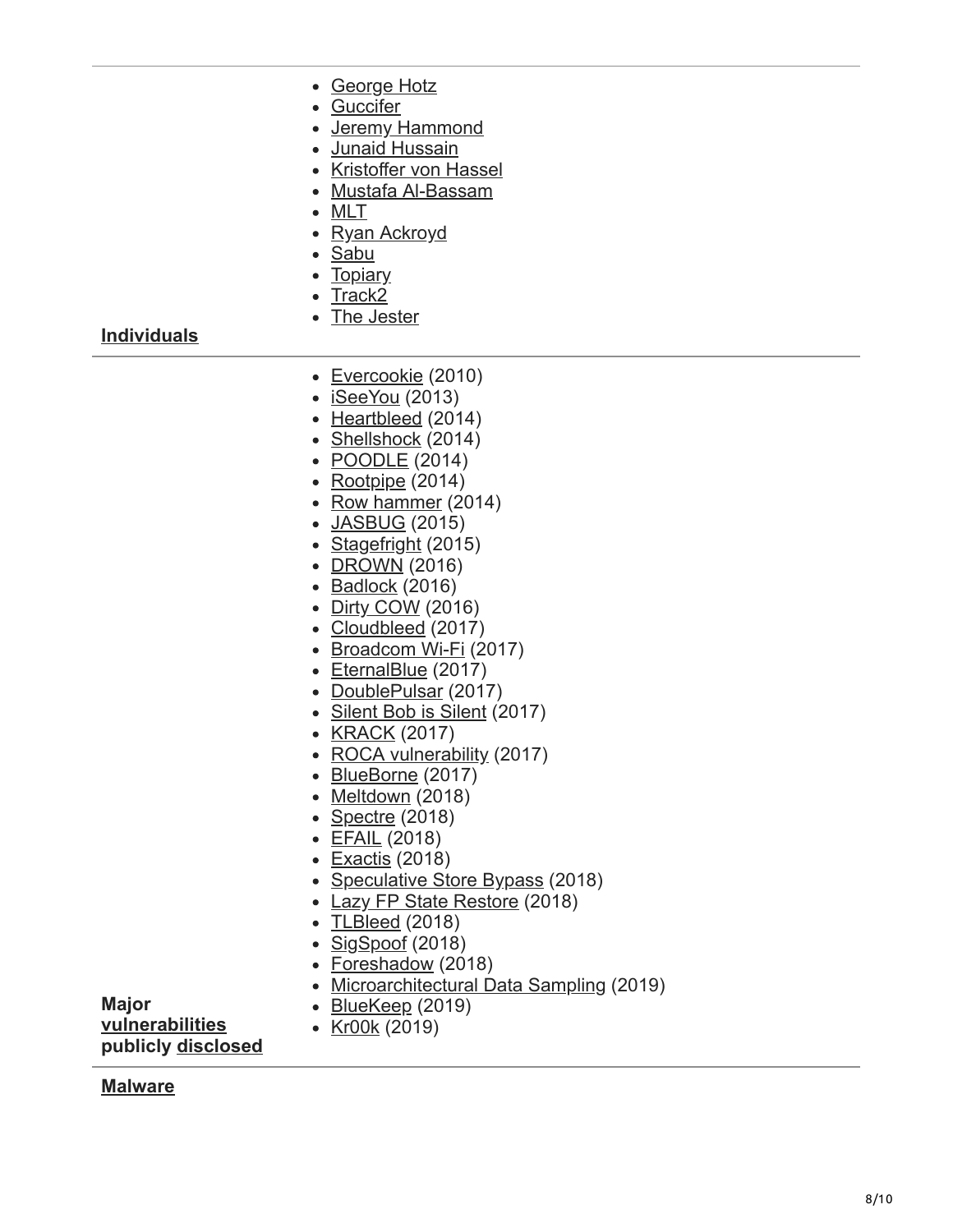| 2010 | ● <u>Bad Rabbit</u><br><u>• SpyEye</u><br>• Stuxnet                                                                   |
|------|-----------------------------------------------------------------------------------------------------------------------|
| 2011 | • Alureon<br>· Duqu<br>· Kelihos<br>• Metulji botnet<br>• Stars                                                       |
| 2012 | • <u>Carna</u><br>• <u>Dexter</u><br>$\bullet$ FBI<br>• Flame<br>• Mahdi<br>• Red October<br>• Shamoon                |
| 2013 | · CryptoLocker<br>• DarkSeoul                                                                                         |
| 2014 | • Brambul<br>• Carbanak<br>· Careto<br>• DarkHotel<br>• Duqu 2.0<br>• FinFisher<br>• Gameover ZeuS<br>Regin           |
| 2015 | <b>Dridex</b><br>· Hidden Tear<br>• Rombertik<br>• TeslaCrypt                                                         |
| 2016 | • Hitler<br>∙ <u>Jigsaw</u><br>• KeRanger<br>• MEMZ<br>• Mirai<br>• Pegasus<br>• <u>Petya</u> (NotPetya)<br>• X-Agent |